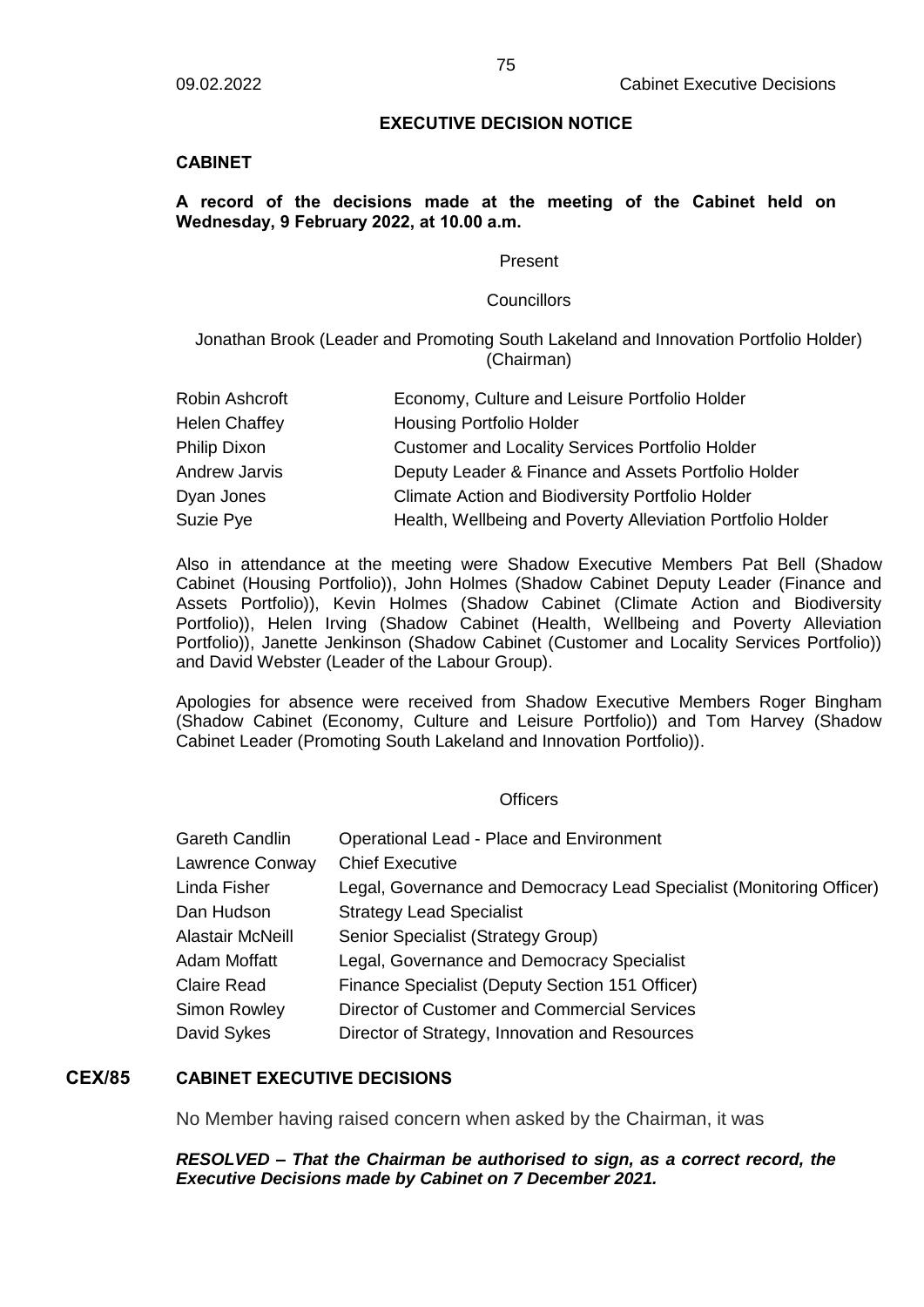# **CEX/86 DELEGATED EXECUTIVE DECISIONS**

No Member having raised concern when asked by the Chairman, it was

*RESOLVED – That the Delegated Executive Decisions made by Portfolio Holders or Officers on 16 and 23 December 2021 and 27 January 2022 be received.*

# **CEX/87 EMERGENCY DELEGATED EXECUTIVE DECISIONS**

# **a 018 - 19-01-22 - Emergency Delegated Executive Decision - Business Support Grants - Omicron Response Jan 22**

No Member having raised concern when asked by the Chairman, it was

*RESOLVED – That the Emergency Delegated Executive Decision made by the Chief Executive on 19 January 2022, in accordance with the Leader's decision noted by Cabinet at CEX/104 (2019/20), be received.*

# **CEX/88 DECLARATIONS OF INTEREST AND DISPENSATIONS**

Councillor Janette Jenkinson declared an other registerable interest for transparency in Agenda Item No. 15 ( 2022/23 to 2026/27 Draft Budget) due to the fact that she was a Trustee of Ulverston Community Enterprises.

In relation to Agenda Item No. 15 (2022/23 to 2026/27 Draft Budget), the Legal, Governance and Democracy Lead Specialist (Monitoring Officer) reminded Members of a dispensation which had been granted in February 2020 for a four year period. The dispensation covered Members who fall into the following groups:-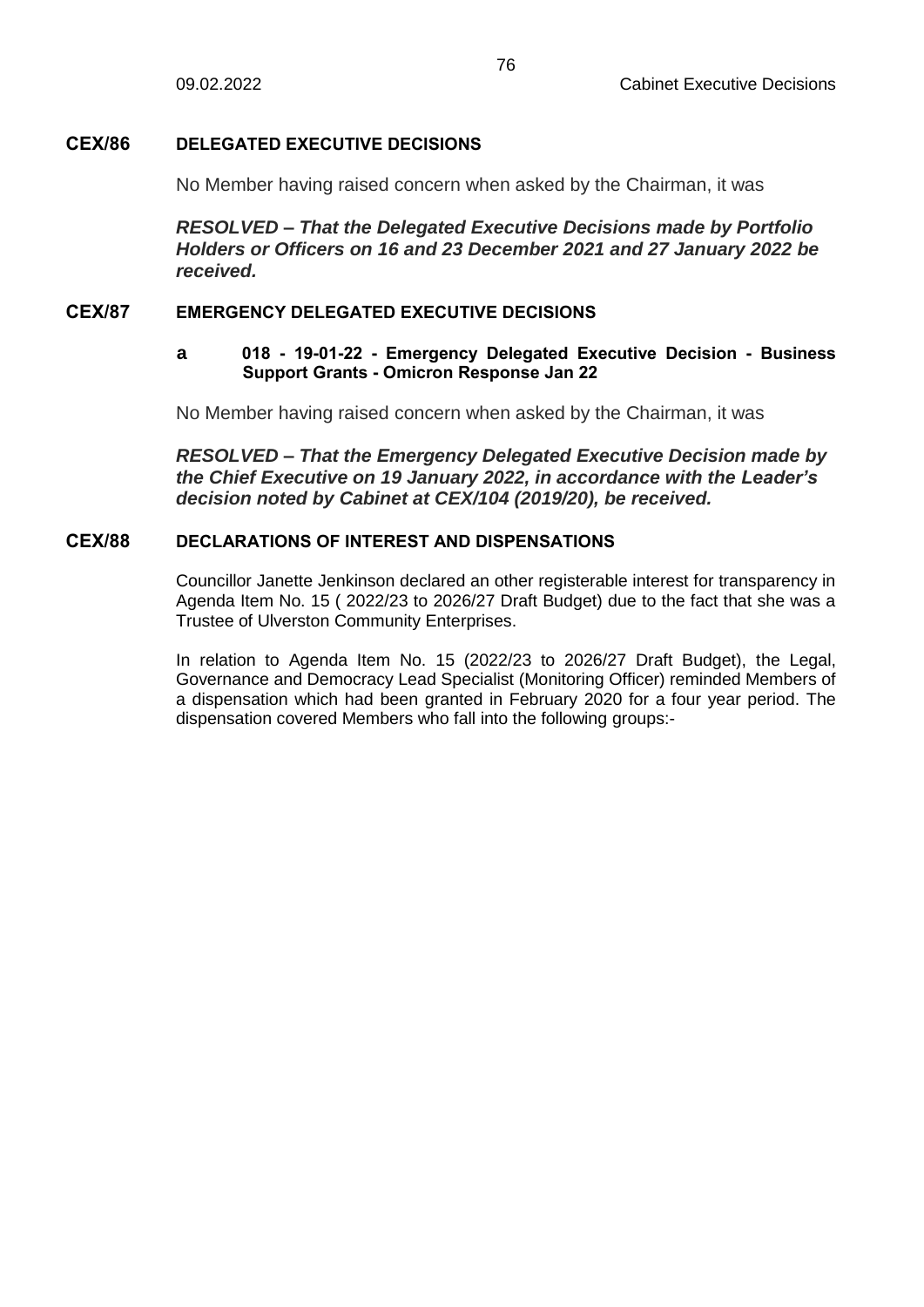- Members of Council who are Parish Councillors who may have a DPI in relation to the Parish Budgets that will be funded through the Parish precept and Council tax;
- Members who are County Councillors who are involved in the setting of the County Council budget and the consideration of the County Council element of Council tax;
- Members who are appointed to Outside Bodies and who may have DPI interests as a result of these appointments (due to receiving any allowance, payment or indemnity) Elements of the budget relate directly to the organisation's to which they are appointed;
- Members who are dual and triple hatted and who may have a DPI due to receiving any allowance, payment or indemnity from the County and Parish / Town Councils;
- Members living in Council accommodation and who are affected by plans or programmes in the budget? "housing matters where the member is a tenant of the Council, provided the budget item does not relate to the member's tenancy or lease."; and
- Members of the Council who receive Independent Remuneration Panel Members Allowances.

# **CEX/89 LOCAL GOVERNMENT ACT 1972 - EXCLUDED ITEMS**

There were no excluded items on the agenda.

# **CEX/90 PUBLIC PARTICIPATION**

No questions, representations, deputations or petitions had been received in respect of this meeting.

# **CEX/91 FORWARD PLAN**

No Member having raised concern when asked by the Chairman, it was

# *RESOLVED – That the contents of the Forward Plan published on 8 February 2021, be noted.*

# **CEX/92 LOCAL GOVERNMENT REORGANISATION**

The Leader and Promoting South Lakeland Portfolio Holder provided Members with a verbal update on Local Government Reorganisation (LGR). He advised Members that they should be in receipt of regular updates through their respective group leaders and referenced the updates provided by the Communications Team.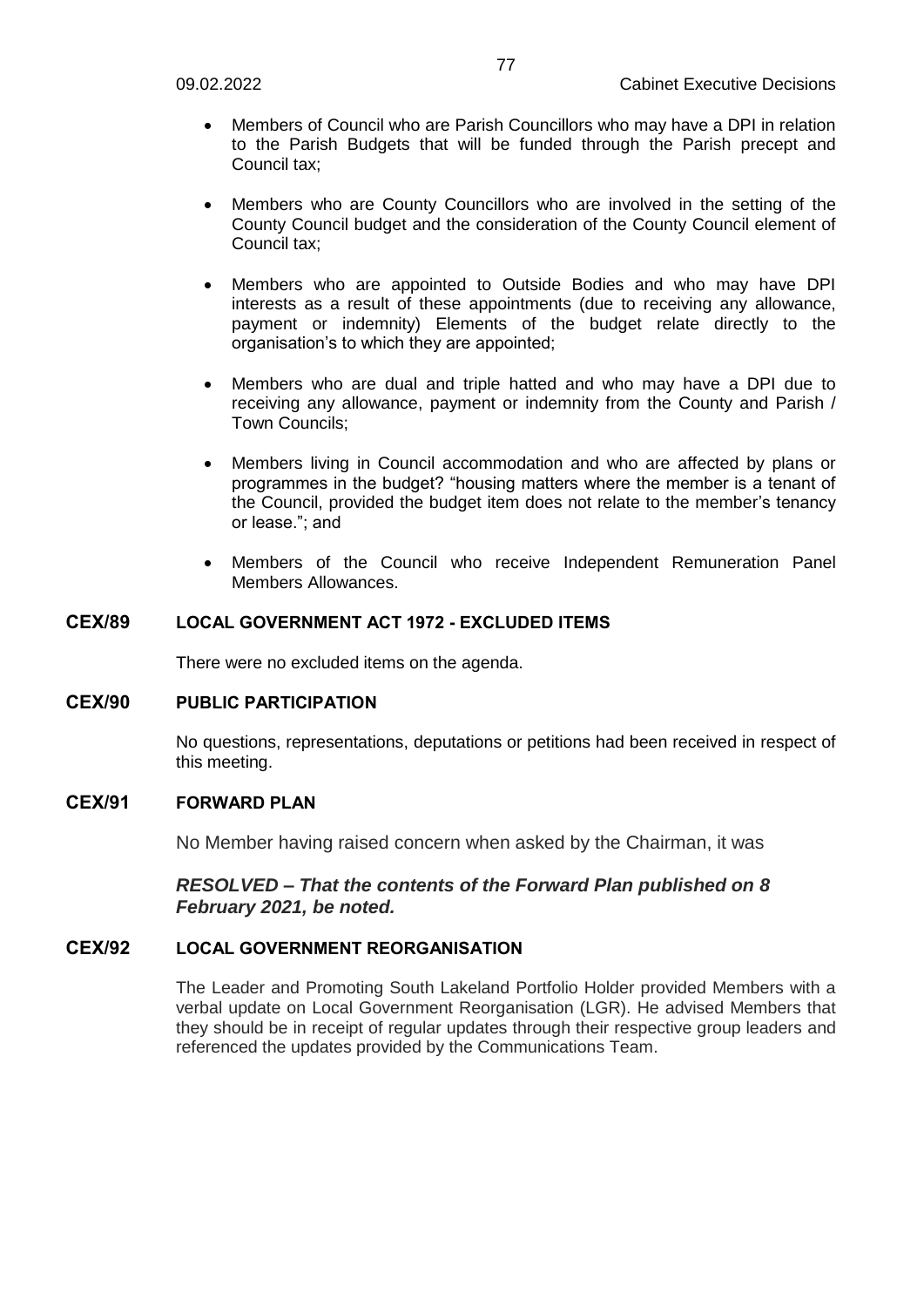### **CEX/93 ESTABLISHMENT OF A WESTMORLAND AND FURNESS JOINT COMMITTEE**

#### **Summary**

The Leader of the Council and Promoting South Lakeland and Innovation Portfolio Holder presented a report which recommended that a Westmorland and Furness Joint Committee be established by the Councils making up the Westmorland and Furness Council.

As part of the Local Government Reorganisation (LGR) process, the Council had a requirement to establish a Westmorland and Furness Joint Committee within fourteen days of the Structural Changes Order (SCO) coming into force, with the Joint Committee being dissolved in accordance with the SCO, on the day following the first Shadow Authority for Westmorland and Furness Council meeting.

The Leader and Promoting South Lakeland Portfolio Holder informed Members that the Cumbria Monitoring Officers had recommended that one authority should host the Joint Committee and that South Lakeland District Council had agreed to host the Joint Committee meetings. He added that the suggested terms of reference had been attached at Appendix 1 to the report and were based on the content of the SCO laid before Parliament on 24 January 2022.

The report set out the Membership requirements of the Joint Committee, which would be comprised of three nominated persons from each District Council as well as the County Council. For South Lakeland District Council, the political balance of appointments was two Liberal Democrats (with one being an Executive Councillor) and one Conservative.

In a response to a question regarding public attendance at Joint Committee meetings, the Legal, Governance and Democracy Lead Specialist (Monitoring Officer) informed Members that the Joint Committee meetings would fall under the Local Government Act 1972 requirement to be held in public regulations regarding public access to information would apply. She added that although some Agenda Items may contain confidential information and this may not be available to the public, the Joint Committee meetings would, as much as possible be kept in the public domain.

### **Decision**

### *RESOLVED – That*

*(1) the establishment of the Westmorland and Furness Joint Committee be agreed, as detailed in the report and to the terms of reference attached at Appendix 1 to the report;*

*(2) the executive functions within the Terms of Reference be delegated to the Westmorland and Furness Joint Committee; and*

*(3) Council be recommended to:-*

*(a) agree to the establishment of the Westmorland and Furness Joint Committee as detailed in the report and to the terms of reference attached at Appendix 1 to the report;*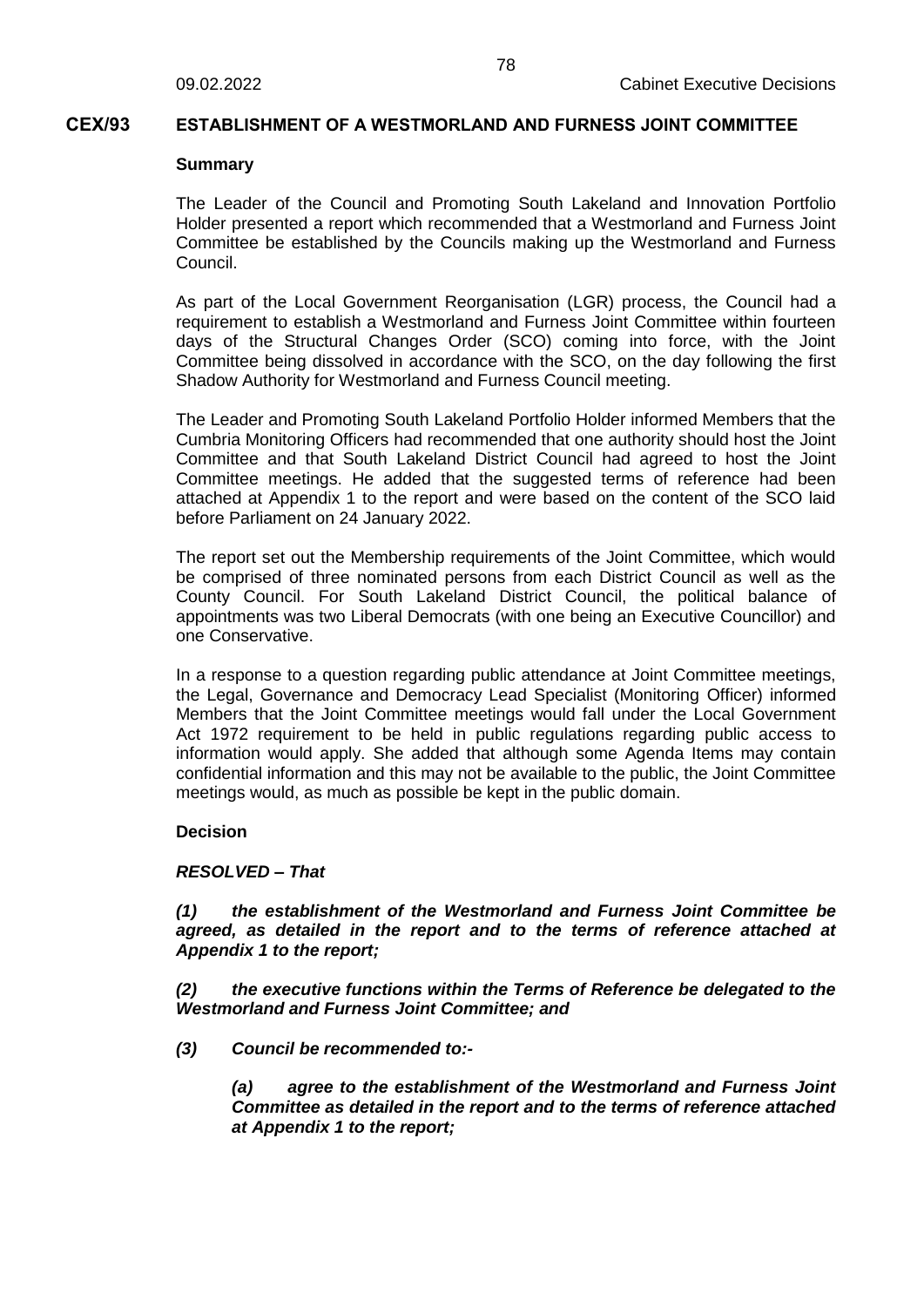*(b) delegate the Non-Executive Functions within the Terms of Reference to the Westmorland and Furness Joint Committee;*

*(c) delegates to the Monitoring Officer, in consultation with the Leader and Chairman, the making of any minor changes to the terms of reference following consideration by other councils making up the Joint Committee;* 

*(d) authorise the Monitoring Officer to make the necessary amendments to the Council's Constitution and to update the Council's scheme of delegation in Part 3 of the Constitution;* 

*(e) receive nominations and makes appointments to the positions on the Westmorland and Furness Joint Committee in accordance with the political representation / balance calculation;*

*(f) agree that South Lakeland District Council act as the host authority; and*

*(g) agree that this Joint Committee is the Westmorland and Furness Joint Committee for the purposes of the Cumbria (Structural Changes) Order 2022.*

### **Reason for Decision**

The Council is required to establish a Joint Committee within 14 days of the approval of the Cumbria Structural Changes Order 2022. The report ensures that we comply with the requirements of the order.

### **Alternative Options Considered and Rejected**

Members could decide not to proceed with a Joint Committee until the Order is made. However, speed is of the essence and it is considered that this will be more transparent and provide clarity on decision making and ensure that the Council is ready for Local Government Reorganisation. The Council is required to comply with the Structural Changes Order, not proceeding with the establishment of the Joint Committee would place the Council in breach of the provisions of the Order.

## **CEX/94 COUNCIL PLAN PERFORMANCE MONITORING REPORT QUARTER 3 2021/22**

### **Summary**

The Leader and Promoting South Lakeland and Innovation Portfolio Holder presented an update report on the progress with the Council Plan for Quarter three of 2021/22. The report monitored success of the Council Plan 2021-2026 through scorecards and informed improvements and ensures Council service address the needs of the residents in an open and transparent way. The Council was committed to delivering high quality, cost effective services that met the needs of residents and improved quality of life.

The report set out targets which showed very good performance in general. However, in line with the national trend and the influence of Covid-19, the number of homeless households living in temporary accommodation had increased.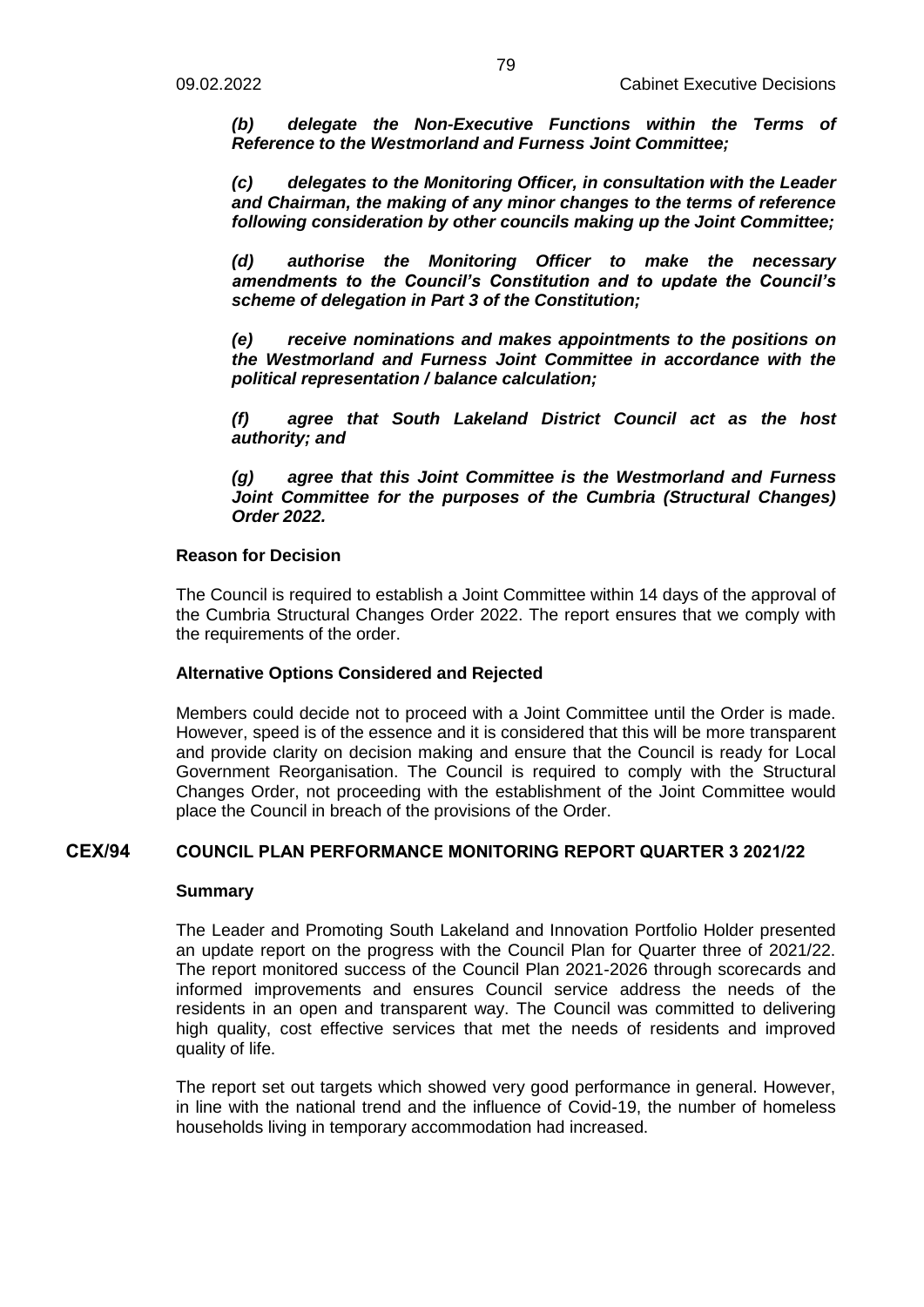The Leader and Promoting South Lakeland and Innovation Portfolio Holder highlighted that the report would evolve in line with the move to the new Westmorland and Furness authority and as the new authority develops, South Lakeland would use its existing priorities to influence the strategy of the new authority in addressing the needs of the South Lakeland area.

Following a review of the Strategic Risks for Quarter 4 2019/20, it had been found that 65% of risks were above appetite which highlighted the significant impact of Covid-19. The report represented the most recent review and showed that a significantly reduced 19% of risks had been positioned above appetite.

### **Decision**

# *RESOLVED – That the following be noted:-*

- *(1) the Summary of Performance as detailed in the report;*
- *(2) the detailed risks information contained within Appendix 1; and*
- *(3) the detailed performance statistics in Appendix 2.*

### **Reasons for Decision**

Performance Monitoring underpins service delivery and provides good value for money. Performance Monitoring supports the delivery of all four Council Plan Priorities.

### **Alternative Options Considered and Rejected**

No alternative options – the purpose of the report is to receive a performance update.

The Council must note successes, monitor progress and take action where appropriate.

### **CEX/95 COUNCIL PLAN AND POLICY FRAMEWORK - TRANSITIONAL ARRANGEMENTS**

### **Summary**

The Leader and Promoting South Lakeland and Innovation Portfolio Holder presented a report on the Council Plan and Policy Framework (legacy). The report sought to ensure that during the transition to the establishment of Westmorland and Furness Council, efforts were focused on critical areas of delivery which would be a strong legacy and provide firm foundations on which the new authority can build. Furthermore, the report wished to ensure that the Westmorland and Furness Shadow Authority fully considers the vision and priorities of South Lakeland and its communities in developing its strategy and policy framework.

The report highlighted the method and criteria, which involved a Project Portfolio Management Approach (PPM) which had been adopted in prioritising the Council's work during the remainder of its existence.

The Leader and Promoting South Lakeland and Innovation Portfolio Holder emphasised a number of key priorities which it had been intended to complete by vesting day. He reminded Members that a number of projects were likely to be handed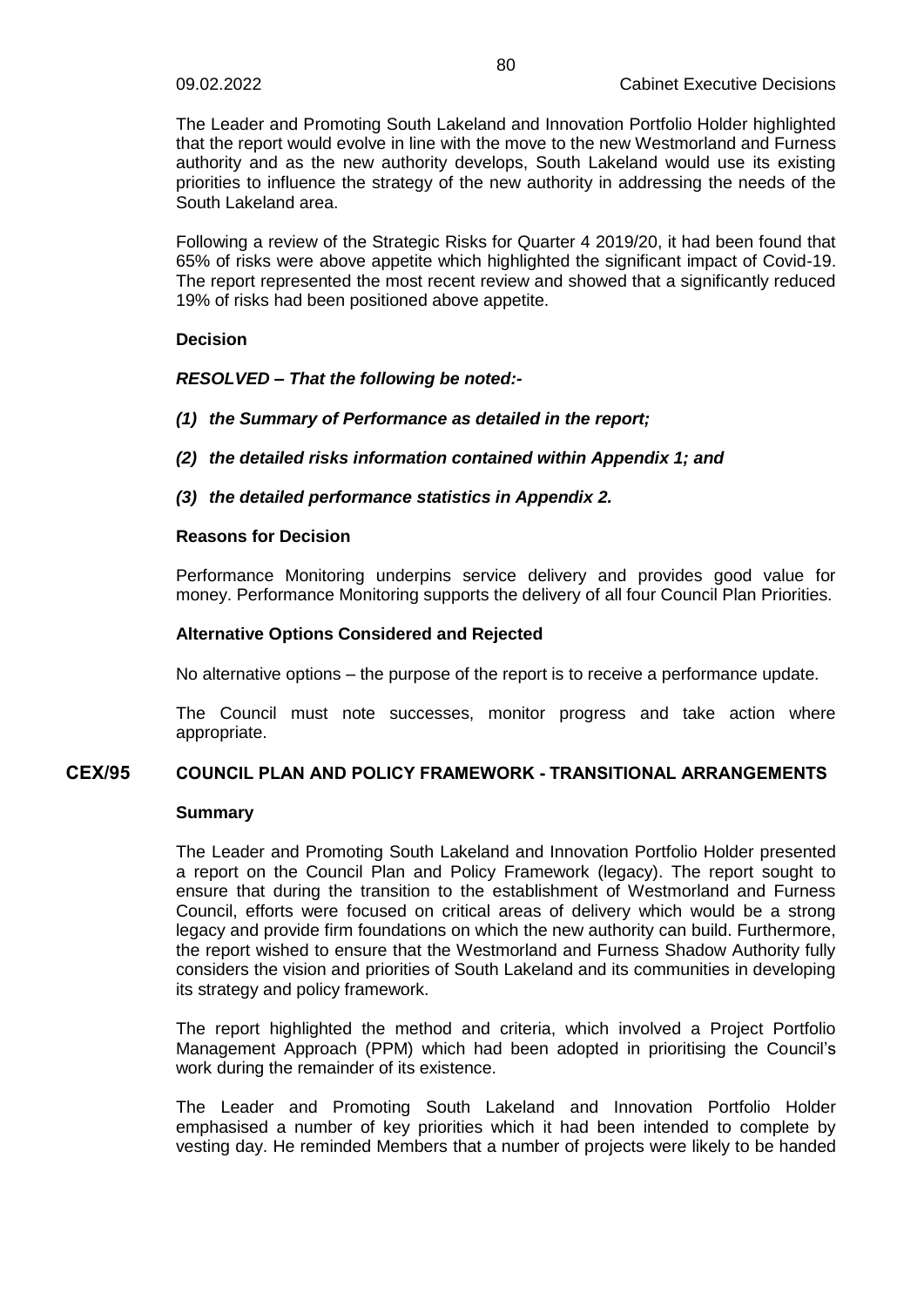over to the Westmorland and Furness Council but felt that overall, South Lakeland District Council would leave a long legacy for the future.

The Leader and Promoting South Lakeland and Innovation Portfolio Holder responded to a question raised by Members regarding the pooling of assets and liabilities. He informed Members that work on this matter was ongoing and that arrangements would become clearer as this work progressed. He added that a Section 24 directive would be put in place by the government which would put limitations on spending at all of the authorities involved in the Local Government Reorganisation in Cumbria and emphasised that as progress was made more details would be made clear.

**Decision**

#### *RESOLVED – That Cabinet:-*

- *(1) recommends the interim priorities set out in 3.8-3.10 to Council to be approved; and*
- *(2) recommends that Council requests that the Westmorland and Furness Shadow Authority considers the priorities and proposals set out in Appendix 1 in developing the Policy Framework for the new authority.*

#### **Reasons for Decision**

This report sets out how South Lakeland can ensure that the Community Priorities set out in the Council Plan are considered in the policy making framework for the new authority.

### **Alternative Options Considered and Rejected**

The Council could take the view that no prioritisation is necessary for the final year of its operation and that the future of Council Plan, Local Plan and Policy framework is a matter for the Shadow Authority on which South Lakeland District Council should take no view. This however would negate much of the work that South Lakeland has done to develop strategic focus. It would deprive the shadow authority of soundly based policy and strategy and many years of experience in working with the people and communities of South Lakeland to promote their interests.

## **CEX/96 CORPORATE FINANCE UPDATE QUARTER 3**

#### **Summary**

The Finance and Assets Portfolio Holder presented the third quarter financial monitoring report of 2021/22. The report provided the projected year end position based on performance to the end of Quarter 3 and officers' planned actions to ensure a balanced budget by the end of the financial year.

The report and appendices included details relating to the revenue budget, capital expenditure, collection of Council Tax and business rates and the Council's current position with regard to debt collection.

Appendix 1 set out the revenue variances to date, highlighting the best estimate of additional costs and loss of income from Covid-19 for 2021/22 which were £570,600 which suggested a saving against the contingency budget of £126,900. Regarding the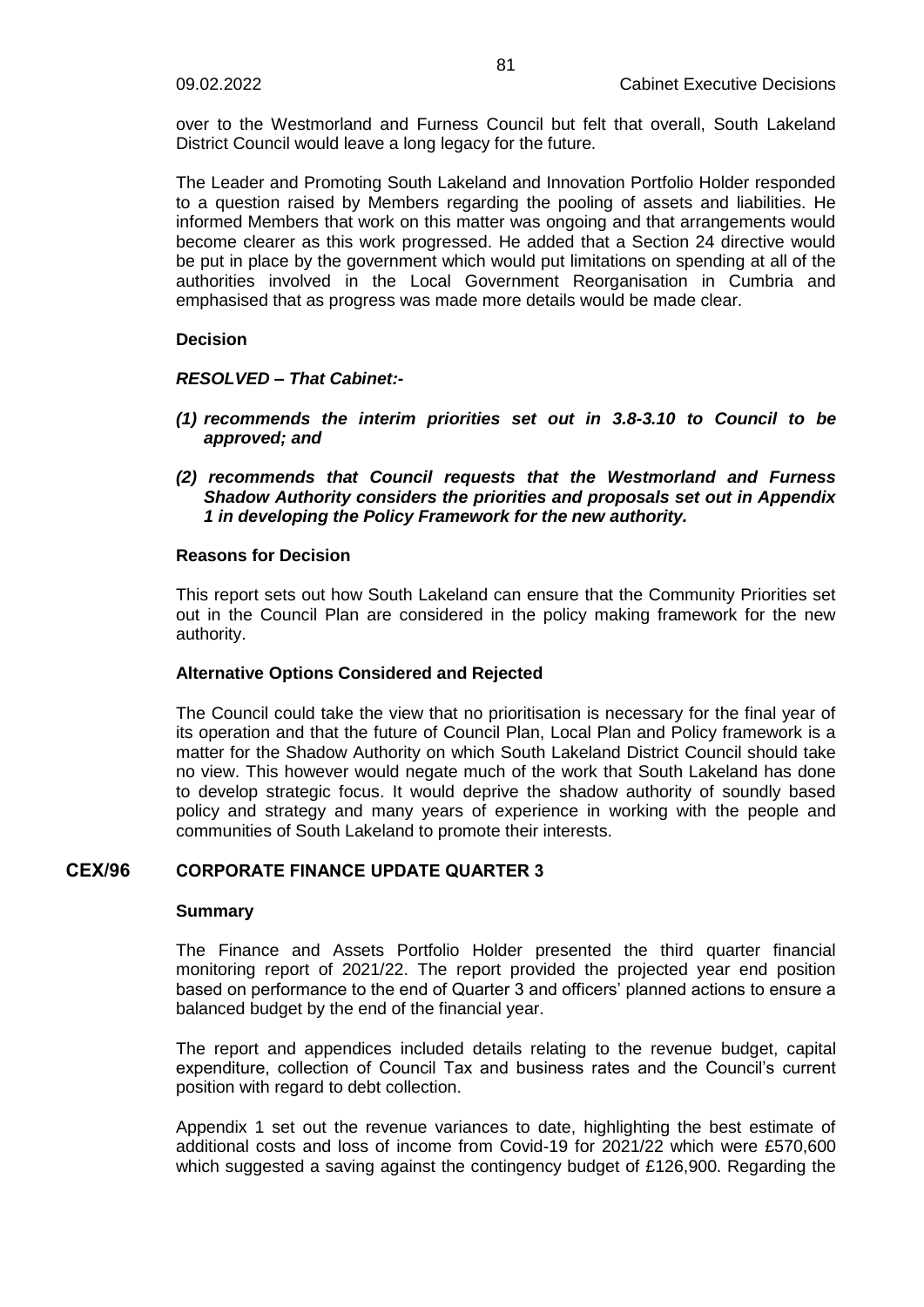Business as Usual (BAU) position, there had been an overspend of £46,000 which was likely to be closed as the year end approaches.

Appendix 2 set out the position on the capital programme, following a review of the capital programme in the autumn of 2021, the programme was now valued at £14.602 million for 2021/22 with nearly £5 million being spent as at 31/12/2021, it was felt that most of the budget would be spent before the end of the financial year due to grants where agreements had been close to being finalised.

Table 4 in the report set out Local Taxation Collection rates which remained low but included more payment plans, the Finance and Assets Portfolio Holder added that improvements were expected moving forwards and that Section 3.6 referred to the write-off of two debts due to the age of the debts.

### **Decision**

# *RESOLVED – That*

# *(1) The content of the report and appendices 1-3 be noted; and*

# *(2) The write-offs as detailed in Section 3.6.1 be approved.*

### **Reasons for Decision**

This is a corporate financial update which contributes to sound corporate governance and ensuring that financial resources are available to deliver the Council's corporate priorities. This works towards delivering all of the Council strategic policies of:

- Working across boundaries;
- Delivering a balanced community;
- A fairer South Lakeland; and
- Addressing the climate emergency

# **Alternative Options Considered and Rejected**

There are no alternative options for Appendices 1-3.

# **CEX/97 REVIEW OF THE LOCAL COUNCIL TAX REDUCTION SCHEME 2022**

### **Summary**

On 1 April 2013, the national Council Tax Benefit Scheme had been abolished and replaced with a locally-determined scheme known as the Local Council Tax Reduction Scheme. South Lakeland District Council had introduced a scheme that mirrored the previous national scheme, which meant that nobody was worse off under the Local Scheme and that the most vulnerable people in the District were protected from any reductions in support.

The Finance and Assets Portfolio Holder presented a detailed report, informing Members that the Local Government Finance Act 2012 (as amended) required Local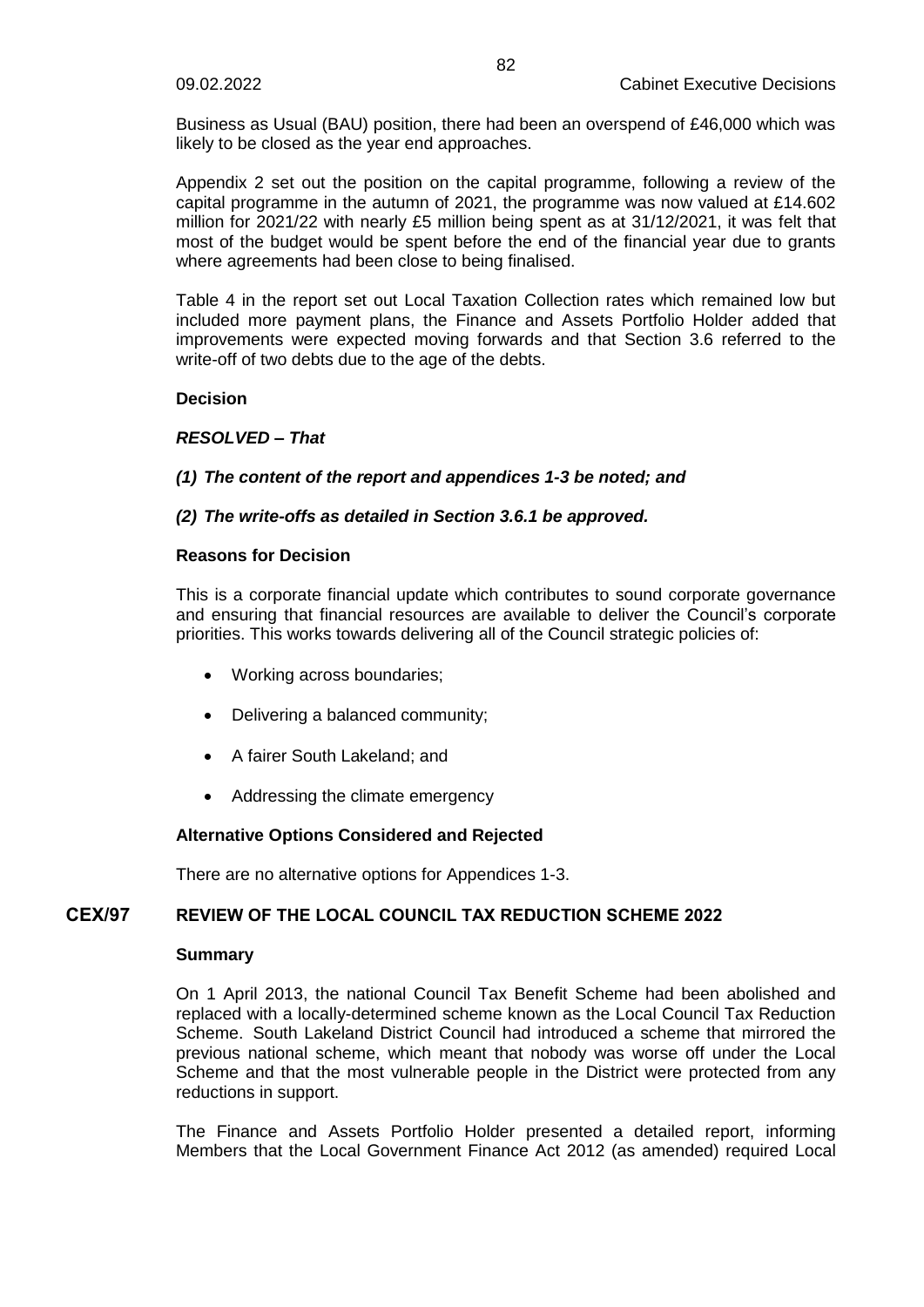Authorities to approve their Council Tax Reduction Scheme on an Annual Basis by the 11 March for the following financial year.

After considering options for change, including the additional income, costs and risks associated with any changes, it was expected that the current Scheme would continue unchanged for the financial year 2022/23. This was with the exception of applying the annual upratings and other minor income and capital disregards.

Members were proud of the Scheme which supported the Council's commitment to enable the most vulnerable resident to survive and flourish. The Scheme continued to garner cross-party support.

### **Decision**

*RESOLVED – That Cabinet recommends the following to full Council:-*

- *(1) approve and adopt the current Local Council Tax Reduction Scheme, it being the most appropriate scheme for this Council for the financial year commencing 1 April 2022, subject to the Operational Lead Case Management in consultation with the Finance and Resources Portfolio Holder being authorised to:-*
	- *(a) make all necessary updates to this Council's Council Tax Reduction Scheme to comply with any statutory requirements that may be issued by central government;*
	- *(b) make all necessary amendments to the Council's Council Tax Reduction Scheme to uprate the allowances and premiums in accordance with the HB Circular A11/2021 regarding annual upratings issued in December 2021 by the Department of Work and Pensions; and*
- *(2) that any work on a further review of the Scheme be carried out as part of the Local Government Reorganisation work streams for the new Westmorland and Furness Council.*

### **Reasons for Decision**

To assist in the delivery of the Council Plan - "Our Vision" – Several Welfare Reform changes have already been implemented, including the abolition of the Council Tax Benefit Scheme and introduction of its replacement, the Local Council Tax Reduction Scheme. Universal Credit full service was also rolled out in South Lakeland between September and December 2018. The Council has provided a large amount of information about the ways the changes will affect individuals and worked closely with our social landlords to try as far as possible to reduce the impact on vulnerable people. We will continue to monitor the impact of these changes.

The retention of the existing scheme offering support up to a maximum of 100% of the Council Tax plays a key role in supporting the Council's objective of helping to alleviate poverty.

### **Alternative Options Considered and Rejected**

The Council is under no legal obligation to offer a Council Tax Reduction Scheme for Working Age residents. Therefore in theory it could reduce the amount of support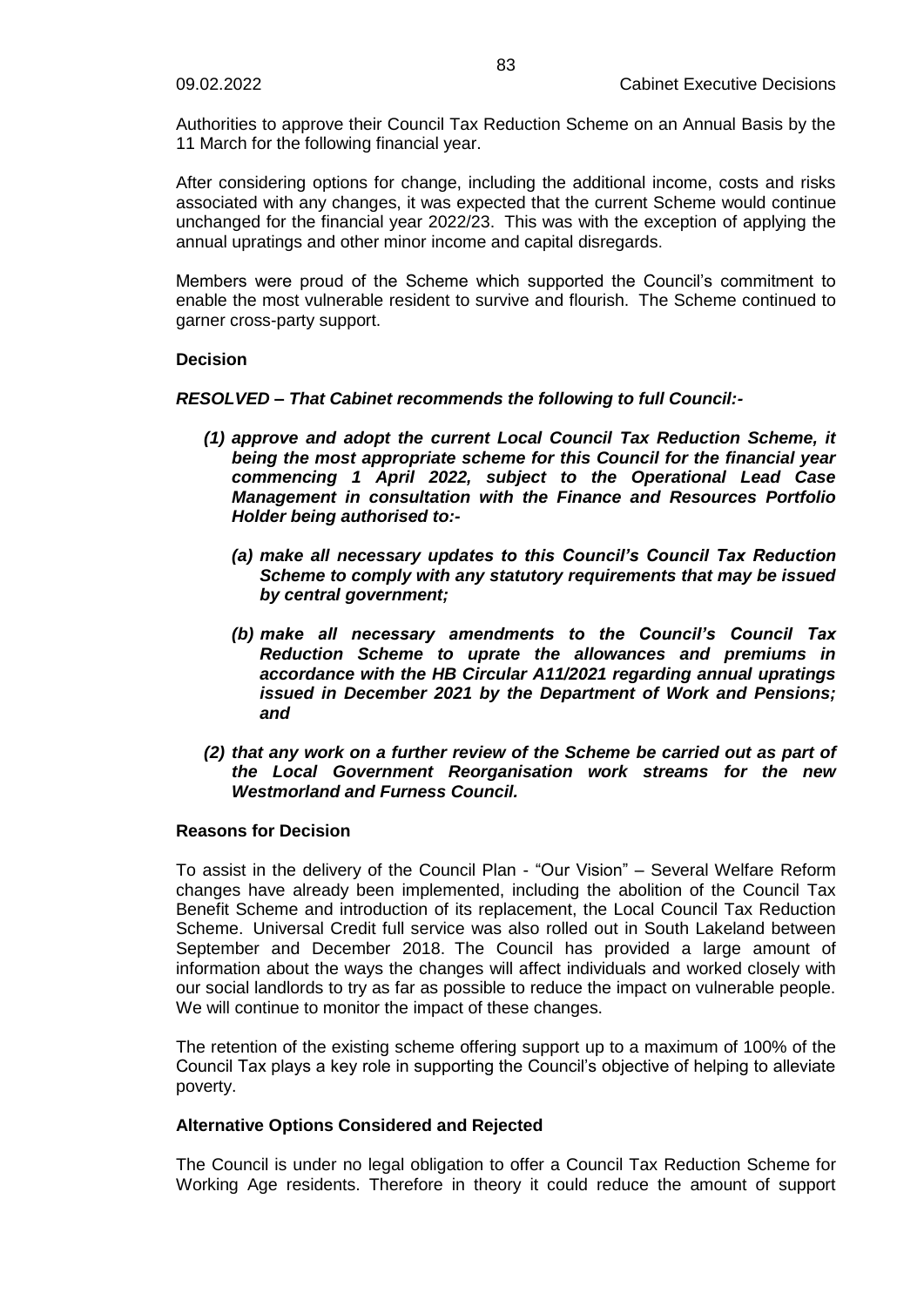offered to this group from 100% to any figure it chose including having a full charge irrespective of income. If the Council were to reduce the amount of support for this group, they would also need to consider how viable the collection of the contributions would be. A number of authorities are reviewing their schemes to reduce the contributions from claimants as they have found these contributions difficult to collect and have seen increased levels of write-offs.

There are numerous ways in which the current Local Council Tax Reduction Scheme could be changed: These were fully examined as part of the Overview and Scrutiny review and were considered as part of the decision making process in approving the scheme for 2015/16. No further examination has taken place since this review apart from a brief indication of the likely income that could be generated if a minimum charge was to be introduced for Working Age Recipients of Council Tax Reduction.

It is likely that a review of South Lakeland's Council Tax Reduction Scheme will not be undertaken in 2022. It is expected that in light of the Local Government Reorganisation a full review will be required for Westmorland and Furness Council.

### **CEX/98 2022/23 TO 2026/27 DRAFT BUDGET**

#### **Summary**

The Finance and Assets Portfolio Holder presented the 2022/23 to 2026/27 Five Year Draft Budget. The expected outcome was that Council will be in a position to deliver the priorities set out in the Council Plan within its resources. This enabled the statutory requirement to agree a balanced budget and to set the appropriate Council Tax level for 2022/23.

The successful implementation of staffing changes as part of Customer Connect had permanently delivered savings of over £1.5 million, although one-off costs around Covid-19 and Local Government Reorganisation, short-term, demand-driven pressures and inflation which have created significant new pressures. Despite these additional pressures, the latest draft budget presented a balanced budget for 2022/23 with significant deficits from 1 April 2023 with options being developed to balance future budget deficits.

The Medium Term Financial Plan (MTFP) provided a summary five year annual position and the proposed Budget Strategy had been agreed by Council at its 27 July 2021 meeting. The Council had a statutory duty to set a balanced budget and work was underway to resolve the projected deficits from April 2023 onwards, estimates were to be kept under review as part of the preparation of a MTFP for the new Westmorland and Furness Council to ensure that overall savings plans are sufficient to set balanced budgets.

The report set out government funding and other revenue budget uncertainties, referring to the incomplete fundamental review of local government funding, the 2021/22 funding had largely rolled forward with minor amendments being made.

In response to a question raised regarding procurement for the capital programme, the Finance and Assets Portfolio Holder informed Members that the level of expenditure had broadly remained the same and that he was confident that there would be material movements on key projects.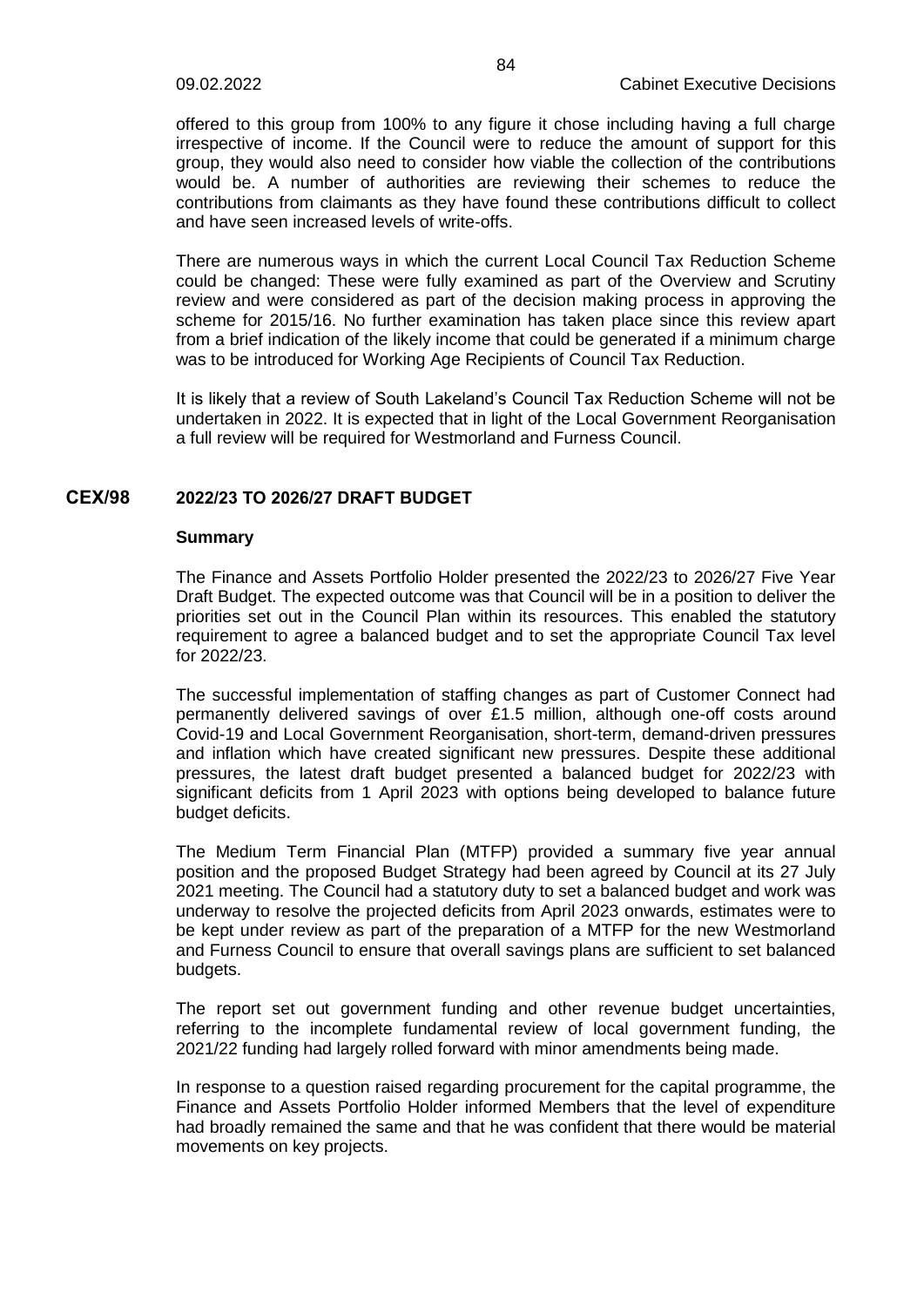The Finance and Assets Portfolio Holder answered an additional question regarding revenue generation as a result of the improvements to Kendal Town Hall and South Lakeland House and informed Members that work was likely to be complete before the end of the financial year and that discussions were ongoing regarding tenanting the space.

# **Decision**

### *RESOLVED - That*

- *(1) the proposals contained in the report to achieve a balanced budget from April 2022; and*
- *(2) Recommends the Draft Budget 2022-2023 to 2026-2027and Appendices 3 to 10 to full Council for approval subject to:-*

*a) revision for the Council Tax increase for Band D properties being 1½%, leading to a balanced budget; and* 

*b) that any further amendments identified with the S151 Officer being delegated to amend the proposals in consultation with the Leader and Finance and Assets Portfolio Holder.*

### **Reasons for Decision**

This report sets out the latest draft Budget to enable the consideration of how the Council's priorities will be delivered. Setting a sound framework for budget preparation assists in the delivery of all corporate outcomes. This draft budget has been developed within the context of the Medium Term Financial Plan (MTFP) and supports all Council Plan priorities (working across boundaries; delivering a balanced community; a fairer South Lakeland; and addressing the climate emergency) through ensuring financial resources to deliver each priority.

### **Alternative Options Considered and Rejected**

This report presents alternative options in relation to potential budget pressures and savings, new capital programme bids, one off revenue growth bids and fees and charges. The proposals together aim to meet the Council's statutory duty to set a balanced Budget for 2022/23.

# **CEX/99 TREASURY MANAGEMENT AND CAPITAL STRATEGIES**

### **Summary**

The Finance and Assets Portfolio Holder presented a report setting out the Council's Treasury Management Strategy for 2022/23 to 2026/27 and Capital Strategy for 2022/23, which had been updated to reflect the 2022/23 budget and capital programme. He highlighted that the strategies had been revised in line with Chartered Institute of Public Finance and Accounting (CIPFA) treasury management code changes along with fulfilling five key legislative requirements.

The report set out the key functions of the Treasury Management and Capital Strategies which were:-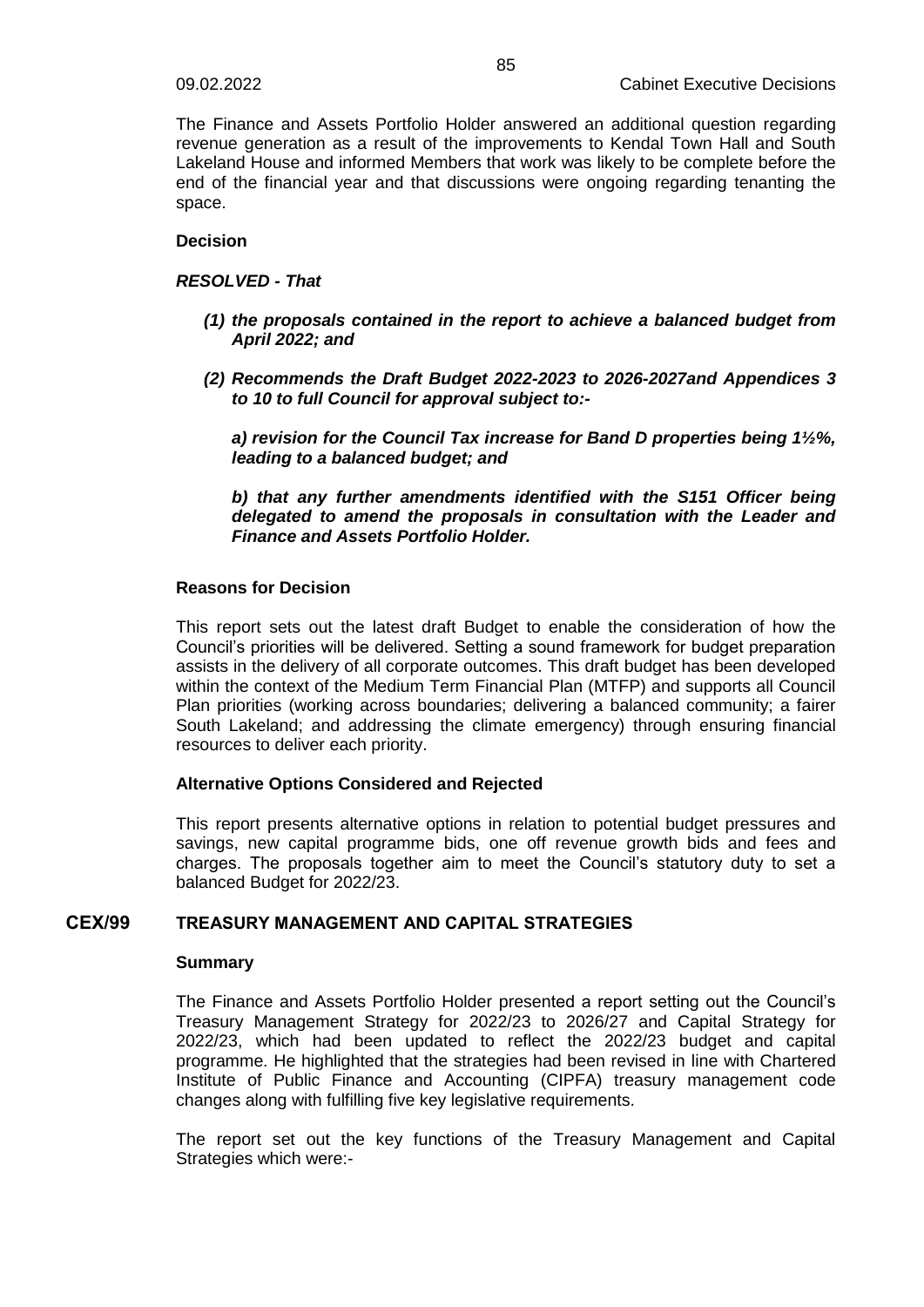- The timing and nature of income and expenditure within the budget needs to be understood and managed so that cash is available when required, which is a key function of the treasury management operation; and
- The funding of the Council's capital plans which provide a guide to the borrowing need of the Council.

The report made reference to the change in bank rate to 0.25% as well as rising inflation and better than expected unemployment data, the expectation was that the bank rate would rise at least two times in 2022/23.

The Finance and Assets Portfolio Holder felt that the strategy had been prudent and allowed the Council to deliver services to residents, he added that there had been little change to the strategy shown last year and that he supported the long-term view of certain expenditures.

### **Decision**

### *RESOLVED – That the Treasury Management Strategy, Capital Strategies and the authorised and operation borrowing limits within the report be noted and recommended to Council.*

### **Reasons for Decision**

This report sets out the framework and limits for managing the Councils finances enabling the Council's priorities to be delivered. Setting a sound framework assists in the delivery of all corporate outcomes of:

- Working across boundaries;
- Delivering a balanced community;
- A fairer South Lakeland; and
- Addressing the climate emergency.

### **Alternative Options Considered and Rejected**

No alternative options are proposed; the Treasury Management Strategy, in particular, is driven largely by legislation and external guidance and reflects the 2022/23 budget.

# **CEX/100 PROCUREMENT SCHEDULE 2022/23**

### **Summary**

The Finance and Assets Portfolio Holder set out the Procurement Schedule by explaining that the wide range of projects included on the wide range of projects included on the Procurement Schedule allowed officers to conduct procurement without further authority on the projects as long as the Budget had also been approved. He reminded Members of the recent changes to the constitution which clarified the process for the procurement schedule and the subsequent approval process on award, developed the Delegated Executive Decision process for transparency and made changes to the thresholds at which decisions are made. In addition Members were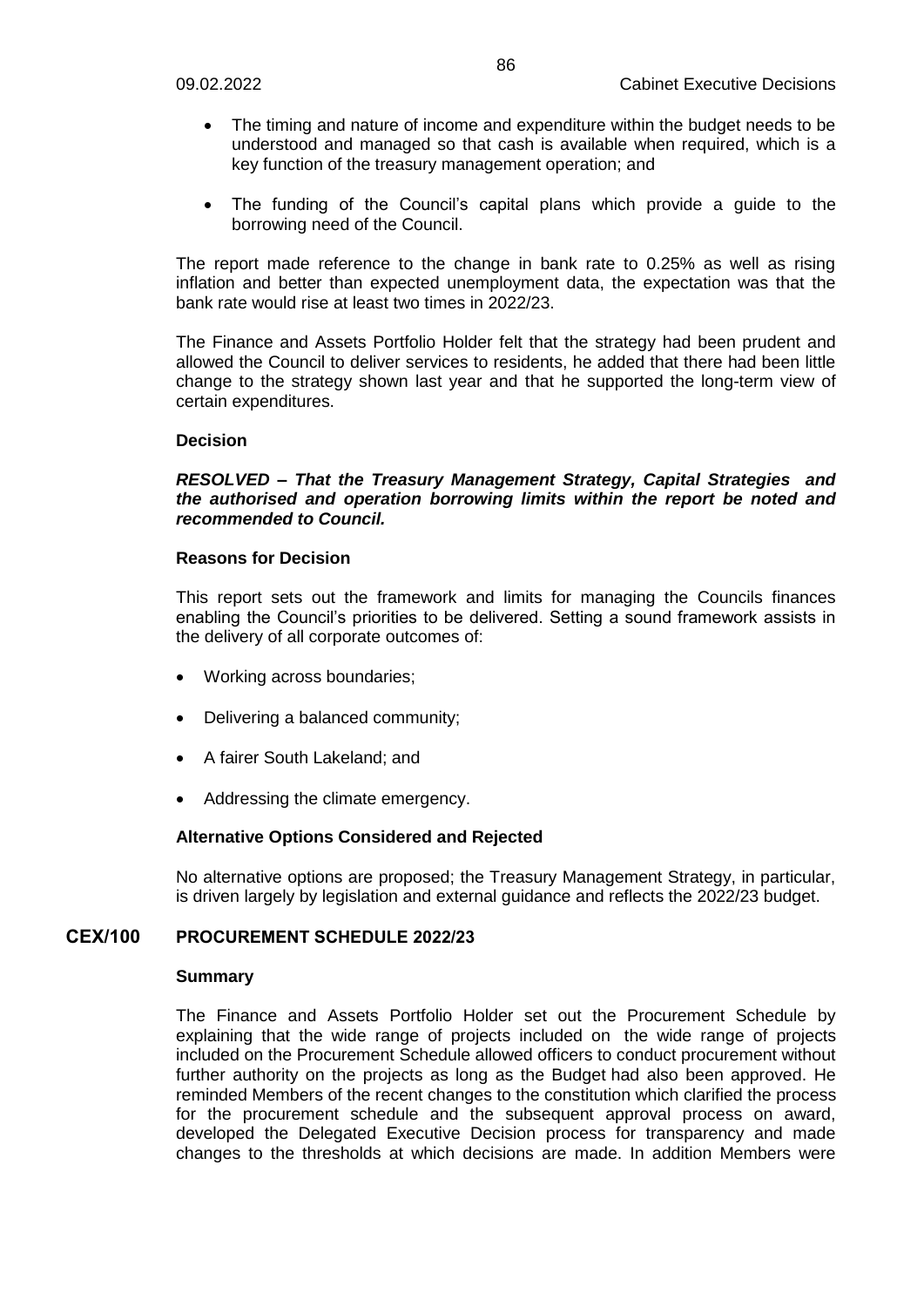made aware of changes to the Public contracting Regulations (2015) thresholds which now included VAT.

The report explained that there had been a reduction in the number of procurement projects identified on the Procurement Schedule, it was thought that this reduction was due to Local Government Reorganisation and departments re-focussing on what was important in terms of Business as Usual.

### **Decision**

## *RESOLVED – That Council be recommended to approve the Procurement Schedule for 2022/23 attached at Appendix 1 to the report.*

### **Reasons for Decision**

To deliver Value for Money in the provision of services and improve the efficiency of its procurement activities through the approval of the procurement exercises proposed for 2022/23.

### **Alternative Options Considered and Rejected**

Council could decide not to approve all or part of the Procurement Schedule. This would mean that separate acceptance reports may be required for all or specific tenders. This would mean increased lead time to procurement and a greater administrative burden.

# **CEX/101 ULVERSTON LEISURE SITE**

### **Summary**

The Economy, Culture and Leisure Portfolio Holder presented a detailed report on the Ulverston Leisure Site. He informed the meeting that Members had been looking at an opportunity which had been presented by GlaxoSmithKline (GSK) to co-locate facilities currently provided by GSK together with reinvestment in the Council's facilities.

The report set out proposals for a new leisure facility at the Council's Priory Road site in Ulverston and the rationale behind the scheme which was summarised as:-

- Investment in Place providing a good leisure and sports offering, promoting the benefits of Ulverston as a place to live, work and invest;
- Improving health providing facilities and programming which promote active lifestyles;
- Employment Land use opportunity for the re purposing of land at the GSK site to support future employment use, enabled by the relocation of facilities at Priory Road;
- Sustainable facilities addressing reinvestment in aging facilities, reducing cost and environmental impact, extending community participation in the provision and operation of facilities; and
- Responding to current circumstances As part of proposals which mitigate the impacts of change at the GSK site.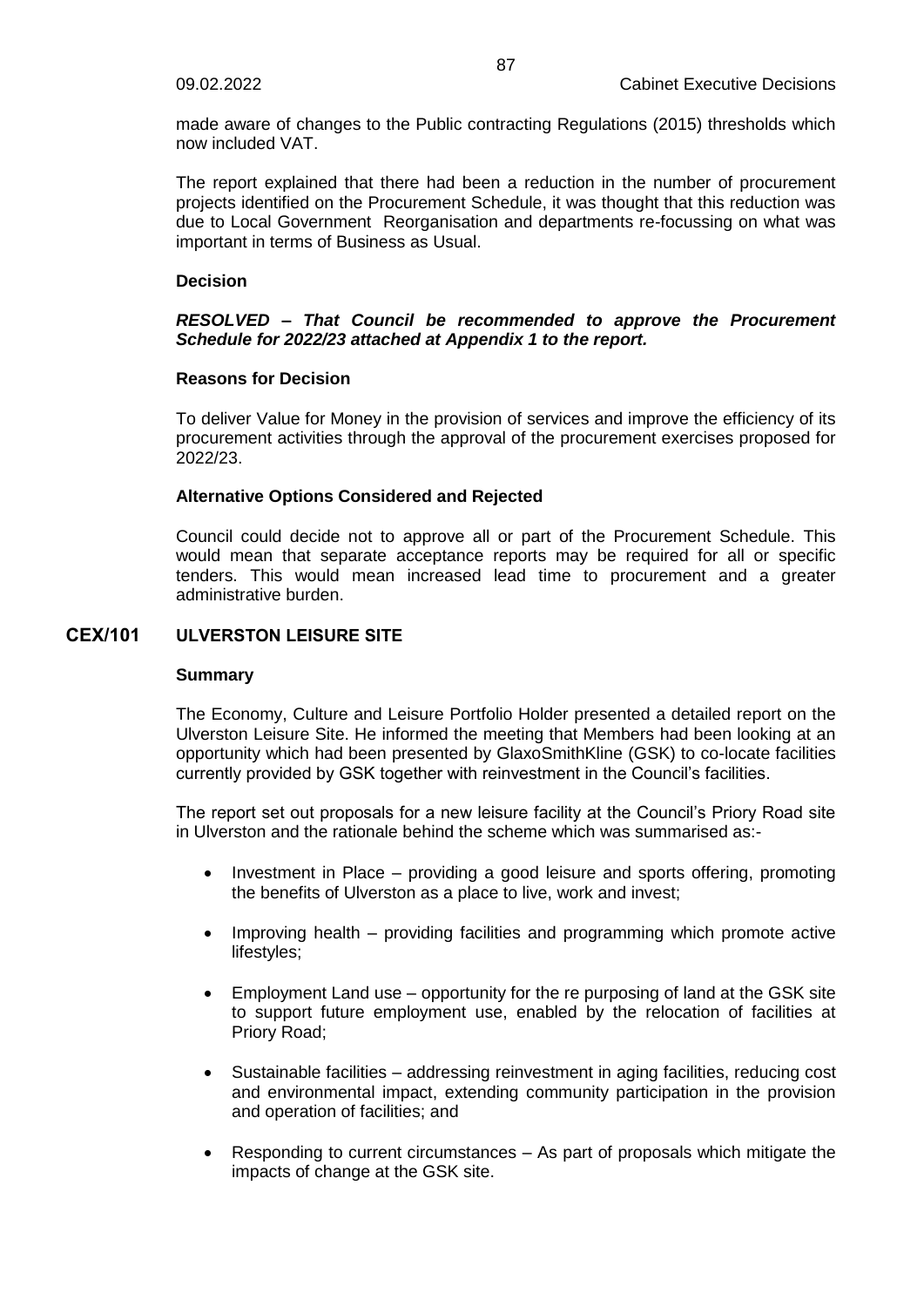The Economy, Culture and Leisure Portfolio Holder referred to challenges faced with regard to the estimated costs being in excess of the funding available and the impact of the pandemic on leisure use and operational business plans. However, as the impact of the pandemic had eased and there had been progress on the interrelated developments at the GSK site, further work had been undertaken to consider progressing the proposals.

The Economy, Culture and Leisure Portfolio Holder set out the recommended phased approach which comprise three proposed phases. Phase 1 included the provision of three football pitches along with changing facilities, the remodelling of the indoor tennis centre, a crown green bowling green and an informal running route. The estimated cost was £1.8 million with a delivery period of twelve to fifteen months and had been enabled by the GSK financial contribution.

Phases two and three were set out in the report and required more significant project development work to achieve a similar degree of confidence on costs. This would likely be a matter for the new Westmorland and Furness Council to consider as the completion of phase one, would likely run up to the end of South Lakeland District Council.

Members raised a concern that the Council had not committed to the implementation of the whole scheme. The Economy, Culture and Leisure Portfolio Holder alongside the Finance and Assets Portfolio Holder commented that the further project development work was required to establish the detail of costs and funding and that it would be necessary for the new Westmorland and Furness authority to consider such a decision.

Members expressed their appreciation for progress on this important project and felt that it was crucial to move forwards on phase one of the proposals to allow the new Westmorland and Furness Council to move on with phases two and three in the future.

### **Decision**

### *RESOLVED – That*

- *(1) Council be recommended to receive the £2 million from GSK for replacement Leisure provision (subject to 2.1.3 and 2.1.4);*
- *(2) the progression of Phase 1 of the Ulverston Leisure Site with the proceeds of the £2 million from GSK be approved ( subject to 2.1.3 and 2.1.4);*
- *(3) the entering into of an agreement to receive the £2 million be approved and for this to be delegated to the Director of Customer and Commercial Services in consultation with the Monitoring Officer and the Portfolio Holder for Finance and Assets;*
- *(4) the amendment of the existing contract with GLL to facilitate the delivery of Phase 1 be approved and this to be delegated to the Director of Customer and Commercial Services in consultation with the Monitoring Officer and Portfolio Holder for Economy, Culture and Leisure;*
- *(5) further project development be approved to take place on Phases 2 and 3, for the purpose of providing detailed proposals for consideration by the*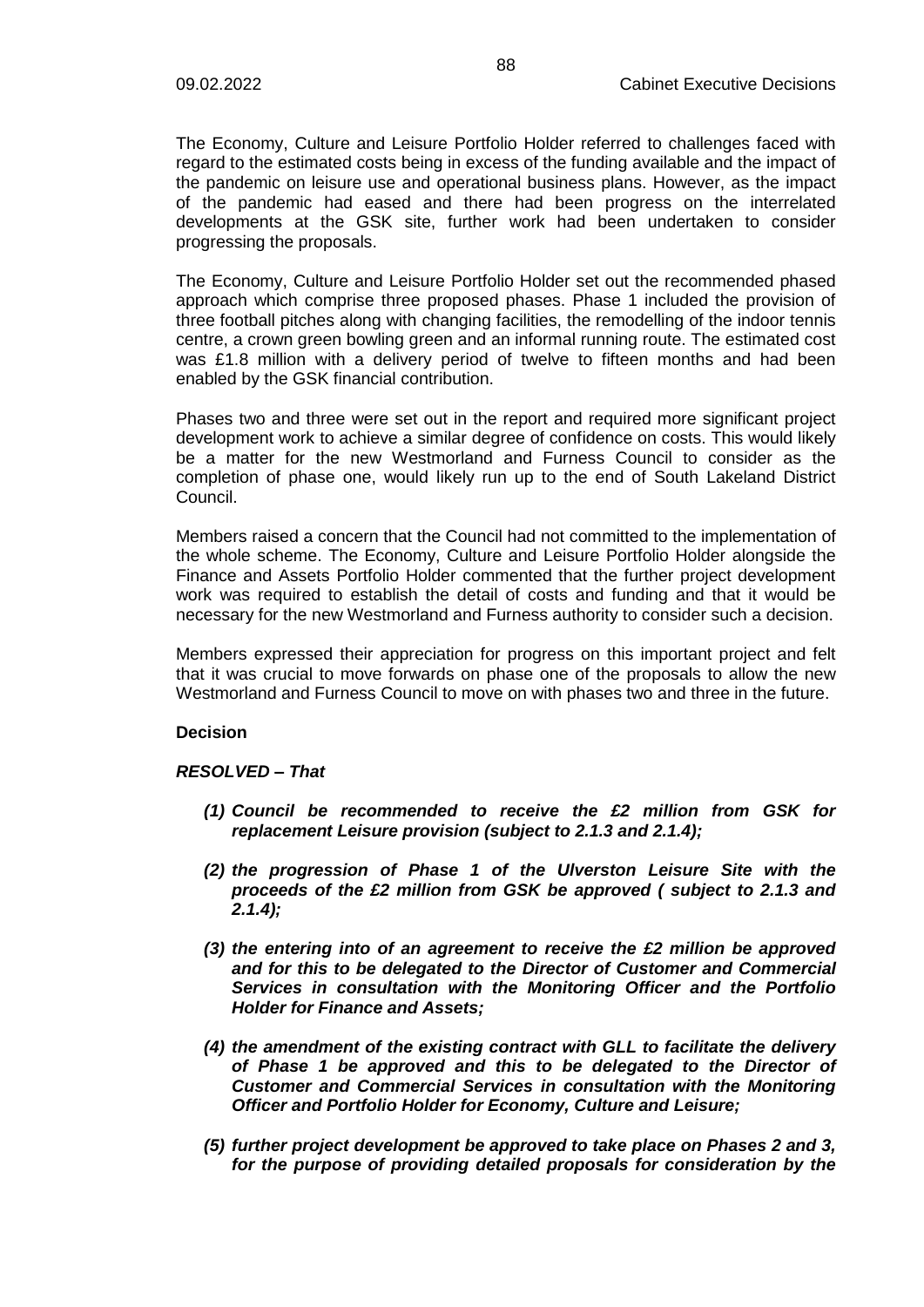*new Westmorland and Furness Council with regard to future implementation; and*

*(6) the amendments to the Capital Programme be recommended to Council in light of the revised estimated costs of the scheme and a phased approach to delivery.*

### **Reasons for Decision**

The proposals link to the following Council Plan priorities:-

- Working across boundaries The proposals will improve prospects for employment growth by releasing land to repurpose as employment land.
- Delivering a balanced community The proposals will help secure the provision of facilities which promote participation in active lifestyles, promote club and volunteer activity.
- A fairer South Lakeland The proposals will help secure provision of facilities which can help work in partnership to reduce health inequalities
- Addressing the climate emergency Planning for future built facilities provides opportunity to improve and sustainability of buildings and services.

### **Alternative Options Considered and Rejected**

The project is at a pivotal point. It is intrinsically linked to the future use of the land at GSK which enables future employment use and as part of mitigation of the change at the GSK site. It has made progress in narrowing the funding gap of the previous proposals and has broad support from stakeholders to progress. Local Government Reorganisation is imminent which will bring the considerations of a new Council to future strategy and provision of services. The following options are considered:

**Do nothing**. The Cabinet could decide not to undertake further work on the scheme. This would mean that the opportunity to reinvest in leisure facilities and to repurpose land at GSK for employment use would be lost. The rationale for the scheme would be lost. It would increase the risk of sports facilities being closed at GSK without replacement or the economic benefit of future employment land. The financial contribution from GSK would not be realised. Whilst the Council's current facilities would continue, opportunities to investigate how they can be re provided and funded, addressing risk from the increased aging of the current facilities would be lost. The development of informed options for consideration by the new Westmorland and Furness Council would be foregone. This option is not recommended.

**Progress all Phases as a single scheme**. Further stages of design, funding and leisure contract renegotiation would be required in order to inform the Cabinet of all relevant considerations prior to a decision to progress all phases as a single scheme. Understanding the implications and requirements of the Leisure Contract post Covid will take some time. Progressing as a whole risks pushing the project back a number of years and doesn't allow earlier delivery of benefits which are possible through a phased approach and better meet the timetable of change occurring at the GSK site. This option is not recommended.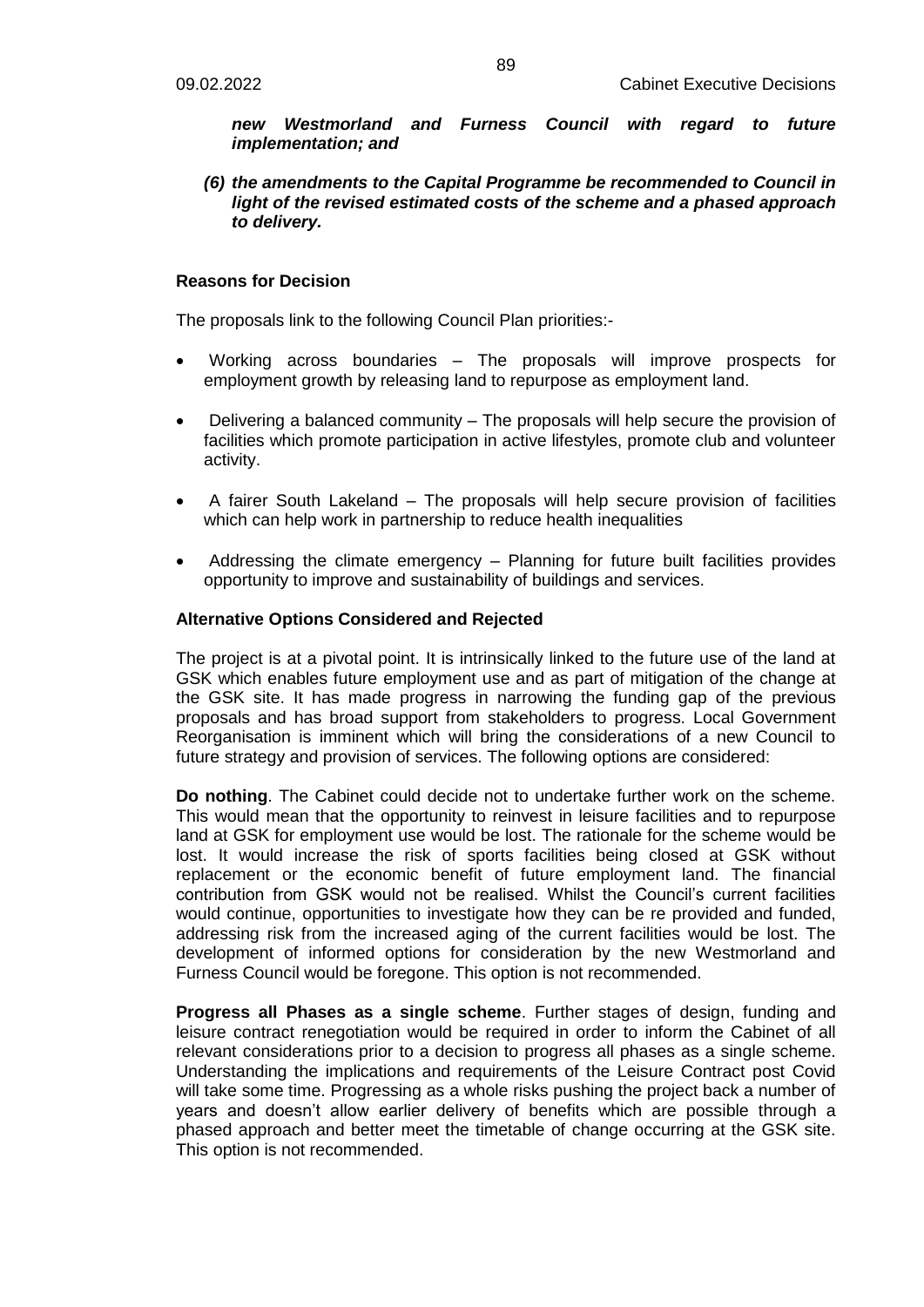**Progress Phase 1 to implementation.** This option enables earlier delivery of benefits, including the future repurposing of the GSK land for employment use. It enables and secures the application of financial contribution from GSK and reduces risk of the potential for closure of sporting facilities. This is the recommended option.

**Continue project development work on Phases 2 and 3.** This option enables further development work to ascertain greater cost certainty, funding and associated contractual change. This work would be required to fully inform future options for the Council's facilities and leisure provision in Ulverston and helps mitigate the risks from the increased aging of facilities. It will enable options to be considered by the new Westmorland and Furness Council. This is a recommended option.

### **CEX/102 STRATEGIC CULTURAL PARTNERS GRANTS INVESTMENT**

#### **Summary**

The Economy, Culture and Leisure Portfolio Holder presented a report on Strategic Cultural Partners Grants Investment. He informed Members that the proposal aimed to continue the allocation of revenue funding to the Council's designated Strategic Cultural Partners(SCP), to maximise impact and benefit to communities and effectively deliver Council Priorities in the period leading up to the creation of the new Westmorland and Furness authority.

The report proposed to continue the funding commitment to the 12 SCP organisations for a two year period, with the total amount of funding investment per annum being at £187,150. The Economy, Culture and Leisure Portfolio Holder emphasised the importance of providing this level of cultural offer to residents and referred to the positive impact this could have on the mental and physical wellbeing of residents. He added that this level of support from local authorities would provide leverage to allow cultural organisations to access funding at a national level and praised the strategic approach which was felt to be imperative in allowing these organisations in planning ahead for the future.

In responding to a question regarding three of the SCP organisation which had been marked with an asterisk in the report, the Economy, Culture and Leisure Portfolio Holder informed Members that these three organisations acted as hub organisations supporting a number of smaller organisations across the district and assisted with the distribution of funding to them from their allocation.

### **Decision**

### *RESOLVED – That:-*

- *(1) a funding period of two years from 1 April 2022 to 31 March 2024 be agreed and the levels of funding for Strategic Cultural Partner (SCP) organisations to a total of £187,150 per annum in the sums and for the grant period of two years set out in paragraphs 3.3 and 3.4 of this report be approved; and*
- *(2) the Legal Governance and Democracy Lead Specialist in consultation with the Operational Lead Place and Environment Specialist, be authorised to finalise the terms of, and put in place, the necessary legal agreements with each SCP organisation for a period of two years from 1 April 2022 to 31 March 2024.*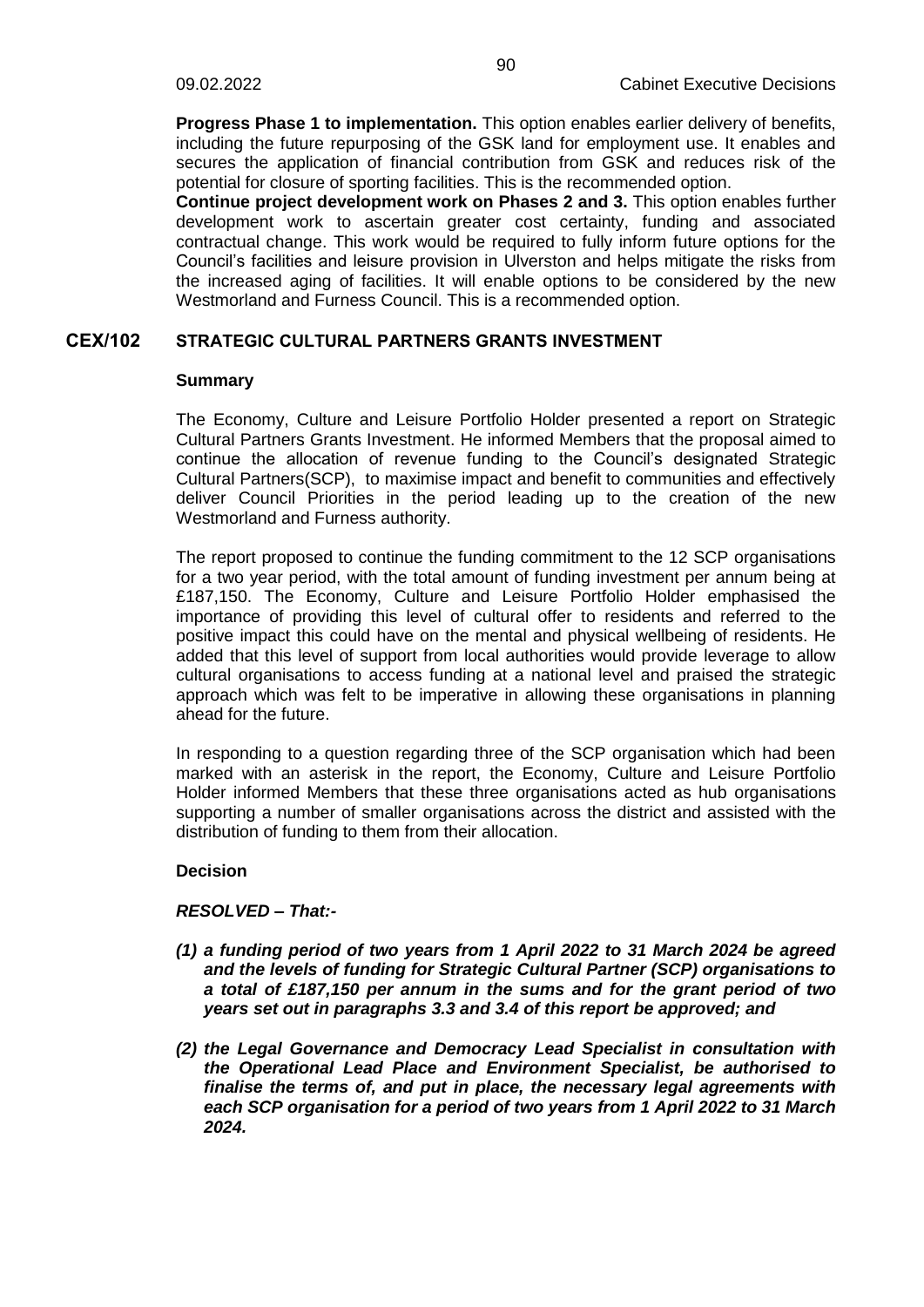### **Reasons for Decision**

Working across boundaries, delivering sustainable regional growth across Morecambe Bay, promoting unique value propositions such as cultural, creative and marine industries, delivering a balanced community and addressing the climate emergency.

# **Alternative Options Considered and Rejected**

End funding support for SCP organisations or make alternative allocations. This is not recommended because the council has reviewed SCP investment and adopted a strategic approach to investment in culture in the district that supports the social, economic, cultural and sustainability priorities of the council and levers in significant investment levels of other funding investment for the benefit of South Lakeland. The council's funding enables the delivery of nationally recognised cultural programmes, arts, events, festivals, and projects.

Two year agreements provide organisations with confidence in the revenue stream from the Council for a defined period and enables them to plan more effectively, whilst at the same time, the Council would be assured that value for money was being provided through monitoring of the agreements and SCP relationship management.

# **CEX/103 CARTMEL CONSERVATION AREA MANAGEMENT PLAN**

### **Summary**

The Housing Portfolio Holder presented a report on the draft Management Plan for Cartmel Conservation Area. The draft Plan had been the product of a period of research and consultation across the Ward area which allowed for a wide variety of people contributing to the identification of the key features of the Conservation area. With the support of professional staff and consultants, a management plan has been prepared in order to preserve and enhance the Conservation Area's significance and character.

The Housing Portfolio Holder highlighted the objectives of the Cartmel Area Management Plan which were to:-

- Set out guidance for protecting the special character of Cartmel Conservation Area;
- Produce a List of unlisted Buildings or Features of Local Architectural or Historic Significance that are of particular merit in the Conservation Area;
- Consider whether an Article 4 Direction to control permitted development is justified, and provide evidence; and
- Provide a strategy for Buildings at Risk Identify opportunities for environmental enhancement and the need for grant-aid.

The report highlighted a consultation period of a minimum of six weeks in early 2022 although there was some uncertainty over the consultation period due to the departure of South Lakeland District Council's Conservation Officer.

Members expressed their support for the proposals and remarked that the amount of local involvement in the process had been impressive.